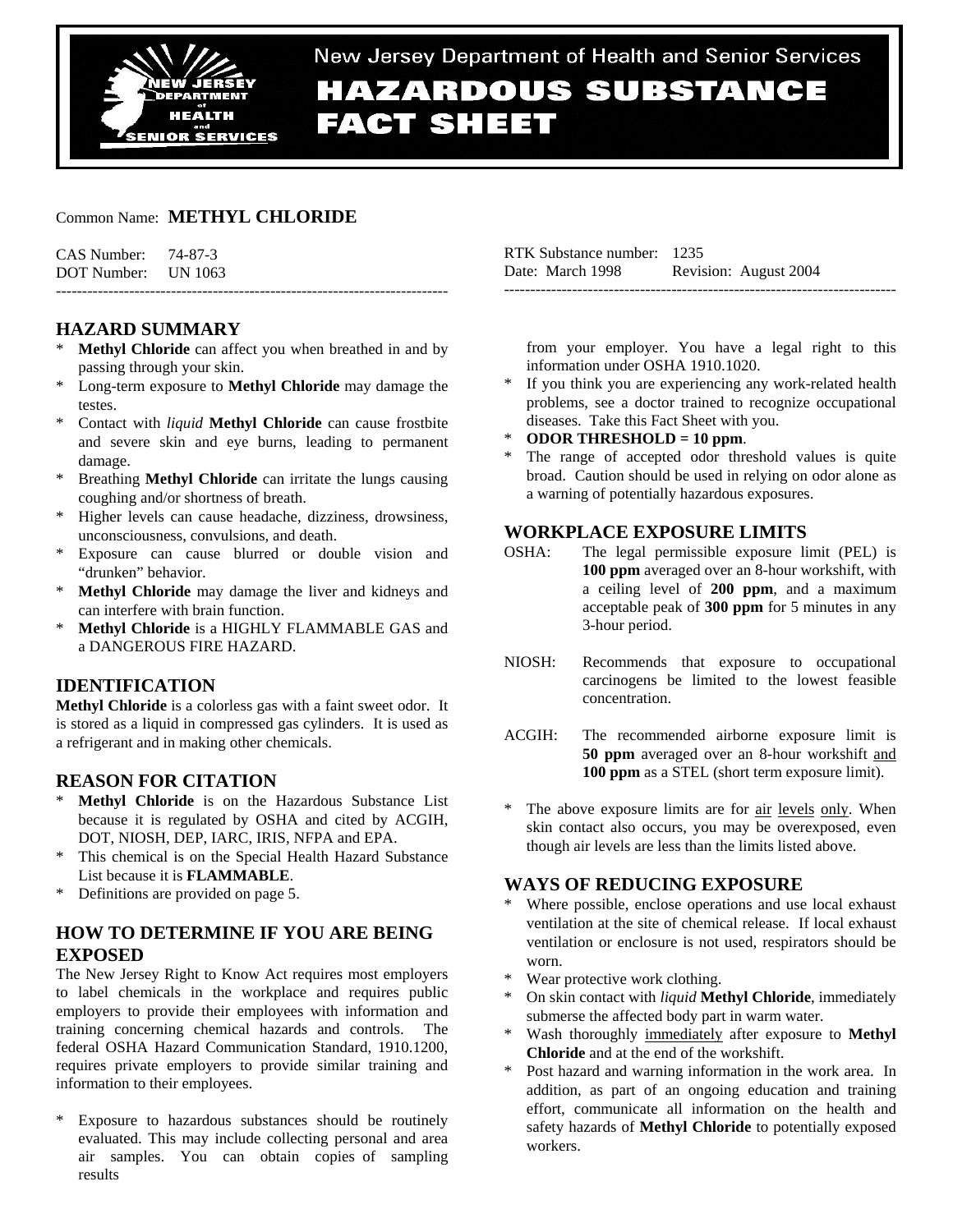# **METHYL CHLORIDE** page 2 of 6

This Fact Sheet is a summary source of information of all potential and most severe health hazards that may result from exposure. Duration of exposure, concentration of the substance and other factors will affect your susceptibility to any of the potential effects described below.

### **HEALTH HAZARD INFORMATION**

### **Acute Health Effects**

The following acute (short-term) health effects may occur immediately or shortly after exposure to **Methyl Chloride**:

- \* Contact with *liquid* **Methyl Chloride** can cause frostbite and severe skin and eye burns, leading to permanent damage.
- Breathing **Methyl Chloride** can irritate the lungs causing coughing and/or shortness of breath.
- \* Higher levels can cause headache, dizziness, drowsiness, unconsciousness, convulsions, and death.

#### **Chronic Health Effects**

The following chronic (long-term) health effects can occur at some time after exposure to **Methyl Chloride** and can last for months or years:

### **Cancer Hazard**

- There is limited evidence that **Methyl Chloride** causes cancer in animals. It may cause cancer of the kidneys.
- \* Many scientists believe there is no safe level of exposure to a carcinogen.

#### **Reproductive Hazard**

- There is limited evidence that **Methyl Chloride** is a teratogen in animals. Until further testing has been done, it should be treated as a possible teratogen in humans.
- \* **Methyl Chloride** may damage the testes (male reproductive glands) and decrease fertility in male rats.

### **Other Long-Term Effects**

- Exposure can cause blurred or double vision and "drunken" behavior.
- **Methyl Chloride** may damage the liver and kidneys.
- \* Long-term exposure can interfere with brain function, causing clumsiness, headache, dizziness, poor judgment and memory, slurred speech, sleep disturbances and personality changes (depression, irritability).

### **MEDICAL**

#### **Medical Testing**

If symptoms develop or overexposure is suspected, the following are recommended:

- \* Liver and kidney function tests.
- \* Exam of the nervous system.

Any evaluation should include a careful history of past and present symptoms with an exam. Medical tests that look for damage already done are not a substitute for controlling exposure.

Request copies of your medical testing. You have a legal right to this information under OSHA 1910.1020.

#### **Mixed Exposures**

Because more than light alcohol consumption can cause liver damage, drinking alcohol can increase the liver damage caused by **Methyl Chloride**.

### **WORKPLACE CONTROLS AND PRACTICES**

Unless a less toxic chemical can be substituted for a hazardous substance, **ENGINEERING CONTROLS** are the most effective way of reducing exposure. The best protection is to enclose operations and/or provide local exhaust ventilation at the site of chemical release. Isolating operations can also reduce exposure. Using respirators or protective equipment is less effective than the controls mentioned above, but is sometimes necessary.

In evaluating the controls present in your workplace, consider: (1) how hazardous the substance is, (2) how much of the substance is released into the workplace and (3) whether harmful skin or eye contact could occur. Special controls should be in place for highly toxic chemicals or when significant skin, eye, or breathing exposures are possible.

In addition, the following controls are recommended:

- Specific engineering controls are required for this chemical by OSHA. Refer to the OSHA Standard: 29 CFR 1910.101 for *Compressed gases*.
- \* Before entering a confined space where **Methyl Chloride** may be present, check to make sure that an explosive concentration does not exist.

Good **WORK PRACTICES** can help to reduce hazardous exposures. The following work practices are recommended:

- \* Workers whose clothing has been contaminated by **Methyl Chloride** should change into clean clothing promptly.
- Eye wash fountains should be provided in the immediate work area for emergency use.
- \* If there is the possibility of skin exposure, emergency shower facilities should be provided.
- \* On skin contact with **Methyl Chloride**, immediately wash or shower to remove the chemical. At the end of the workshift, wash any areas of the body that may have contacted **Methyl Chloride**, whether or not known skin contact has occurred.
- Do not eat, smoke, or drink where **Methyl Chloride** is handled, processed, or stored, since the chemical can be swallowed. Wash hands carefully before eating, drinking, smoking, or using the toilet.
- Do not smoke in the work area. Even a little vapor inhaled through a burning cigarette, cigar, or pipe will be converted into more highly toxic substances.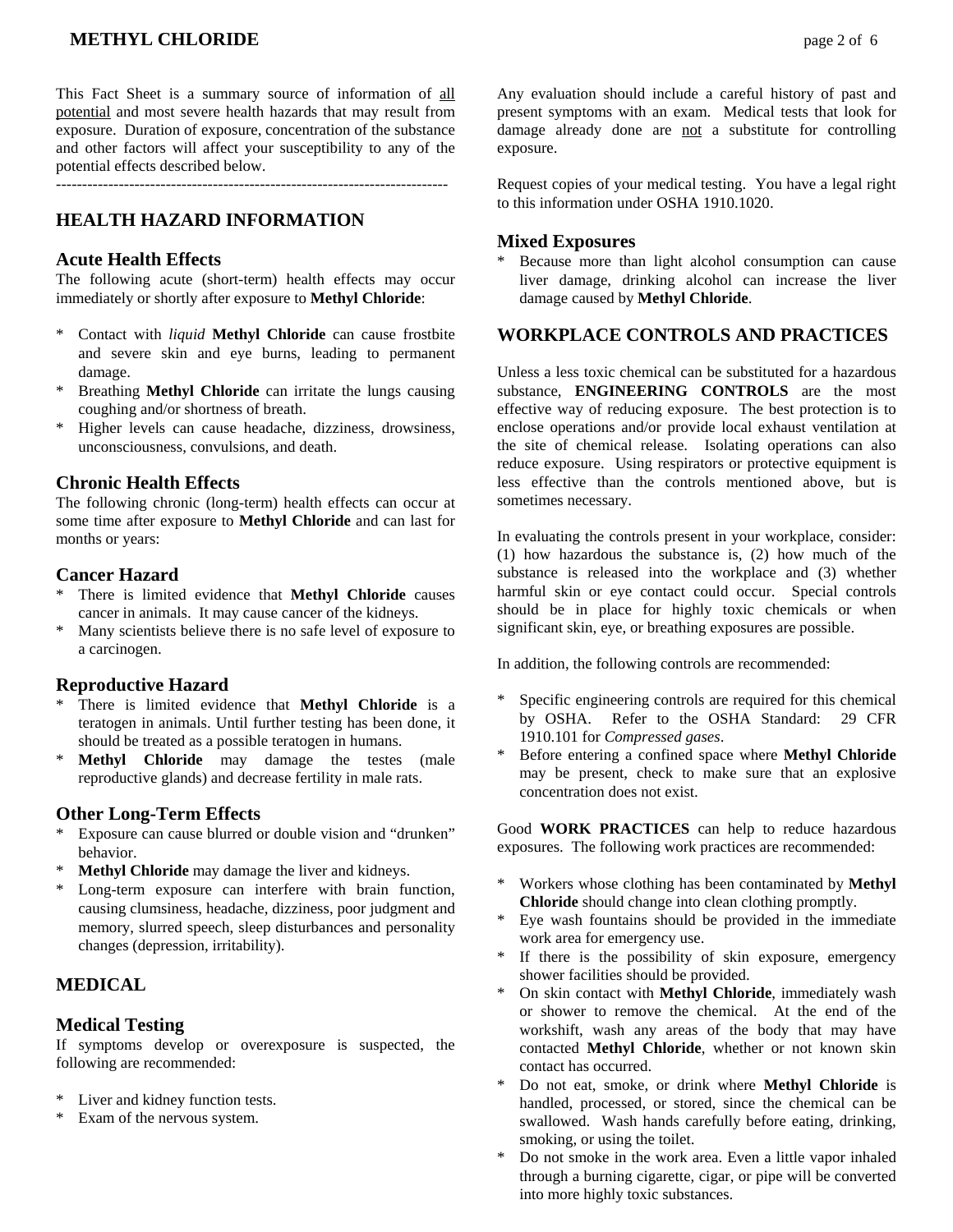# **PERSONAL PROTECTIVE EQUIPMENT**

WORKPLACE CONTROLS ARE BETTER THAN PERSONAL PROTECTIVE EQUIPMENT. However, for some jobs (such as outside work, confined space entry, jobs done only once in a while, or jobs done while workplace controls are being installed), personal protective equipment may be appropriate.

OSHA 1910.132 requires employers to determine the appropriate personal protective equipment for each hazard and to train employees on how and when to use protective equipment.

The following recommendations are only guidelines and may not apply to every situation.

## **Clothing**

- \* Avoid skin contact with **Methyl Chloride**. Wear protective gloves and clothing. Safety equipment suppliers/ manufacturers can provide recommendations on the most protective glove/clothing material for your operation.
- \* Where exposure to cold equipment, vapors, or liquid may occur, employees should be provided with special clothing designed to prevent the freezing of body tissues.
- All protective clothing (suits, gloves, footwear, headgear) should be clean, available each day, and put on before work.
- \* Safety equipment manufacturers recommend *Polyvinyl Alcohol* as a protective material.

## **Eye Protection**

- \* Wear indirect-vent, impact and splash resistant goggles when working with liquids.
- Wear non-vented, impact resistant goggles when working with fumes, gases, or vapors.
- \* Wear a face shield along with goggles when working with corrosive, highly irritating or toxic substances.

## **Respiratory Protection**

**IMPROPER USE OF RESPIRATORS IS DANGEROUS.** Such equipment should only be used if the employer has a written program that takes into account workplace conditions, requirements for worker training, respirator fit testing and medical exams, as described in OSHA 1910.134.

\* Where the potential exists for exposure over **50 ppm**, use a NIOSH approved supplied-air respirator with a full facepiece operated in a pressure-demand or other positivepressure mode. For increased protection use in combination with an auxiliary self-contained breathing apparatus operated in a pressure-demand or other positive-pressure mode.

\* Exposure to **2,000 ppm** is immediately dangerous to life and health. If the possibility of exposure above **2,000 ppm** exists, use a NIOSH approved self-contained breathing apparatus with a full facepiece operated in a pressuredemand or other positive-pressure mode equipped with an emergency escape air cylinder.

# **HANDLING AND STORAGE**

- \* Prior to working with **Methyl Chloride** you should be trained on its proper handling and storage.
- \* **Methyl Chloride** is not compatible with OXIDIZING AGENTS (such as PERCHLORATES, PEROXIDES, PERMANGANATES, CHLORATES, NITRATES, CHLORINE, BROMINE and FLUORINE); and CHEMICALLY ACTIVE METALS (such as ALUMINUM, POTASSIUM, SODIUM, MAGNESIUM and ZINC).
- Store in tightly closed containers in a cool, well-ventilated area away from HEAT and DIRECT SUNLIGHT.
- Sources of ignition, such as smoking and open flames, are prohibited where **Methyl Chloride** is used, handled, or stored.
- Metal containers involving the transfer of **Methyl Chloride** should be grounded and bonded.
- Use only non-sparking tools and equipment, especially when opening and closing containers of **Methyl Chloride**.

# **QUESTIONS AND ANSWERS**

- Q: If I have acute health effects, will I later get chronic health effects?
- A: Not always. Most chronic (long-term) effects result from repeated exposures to a chemical.
- Q: Can I get long-term effects without ever having shortterm effects?
- A: Yes, because long-term effects can occur from repeated exposures to a chemical at levels not high enough to make you immediately sick.
- Q: What are my chances of getting sick when I have been exposed to chemicals?
- A: The likelihood of becoming sick from chemicals is increased as the amount of exposure increases. This is determined by the length of time and the amount of material to which someone is exposed.
- Q: When are higher exposures more likely?
- A: Conditions which increase risk of exposure include physical and mechanical processes (heating, pouring, spraying, spills and evaporation from large surface areas such as open containers), and "confined space" exposures (working inside vats, reactors, boilers, small rooms, etc.).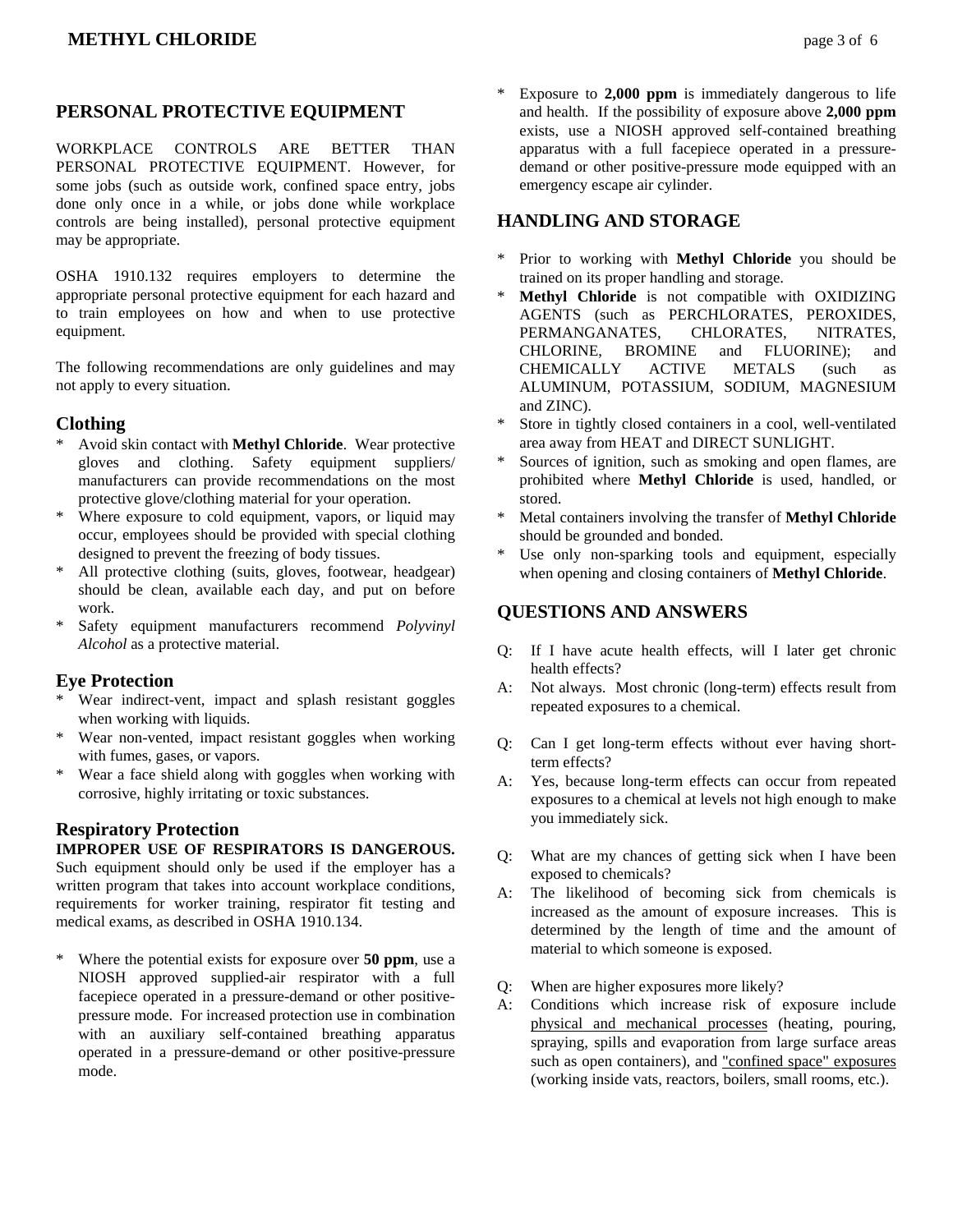- Q: Is the risk of getting sick higher for workers than for community residents?
- A: Yes. Exposures in the community, except possibly in cases of fires or spills, are usually much lower than those found in the workplace. However, people in the community may be exposed to contaminated water as well as to chemicals in the air over long periods. This may be a problem for children or people who are already ill.
- Q: Don't all chemicals cause cancer?
- A: No. Most chemicals tested by scientists are not cancercausing.
- Q: Should I be concerned if a chemical causes cancer in animals?
- A: Yes. Most scientists agree that a chemical that causes cancer in animals should be treated as a suspected human carcinogen unless proven otherwise.
- Q: But don't they test animals using much higher levels of a chemical than people usually are exposed to?
- A: Yes. That's so effects can be seen more clearly using fewer animals. But high doses alone don't cause cancer unless it's a cancer agent. In fact, a chemical that causes cancer in animals at high doses could cause cancer in humans exposed to low doses.
- Q: Can men as well as women be affected by chemicals that cause reproductive system damage?
- A: Yes. Some chemicals reduce potency or fertility in both men and women. Some damage sperm and eggs, possibly leading to birth defects.
- Q: Who is at the greatest risk from reproductive hazards?
- A: Pregnant women are at greatest risk from chemicals that harm the developing fetus. However, chemicals may affect the ability to have children, so both men and women of childbearing age are at high risk.
- Q: Should I be concerned if a chemical is a teratogen in animals?
- A: Yes. Although some chemicals may affect humans differently than they affect animals, damage to animals suggests that similar damage can occur in humans.

The following information is available from:

 New Jersey Department of Health and Senior Services Occupational Health Service PO Box 360 Trenton, NJ 08625-0360 (609) 984-1863 (609) 984-7407 (fax)

--------------------------------------------------------------------------

Web address: http://www.state.nj.us/health/eoh/odisweb/

#### **Industrial Hygiene Information**

Industrial hygienists are available to answer your questions regarding the control of chemical exposures using exhaust ventilation, special work practices, good housekeeping, good hygiene practices, and personal protective equipment including respirators. In addition, they can help to interpret the results of industrial hygiene survey data.

#### **Medical Evaluation**

If you think you are becoming sick because of exposure to chemicals at your workplace, you may call personnel at the Department of Health and Senior Services, Occupational Health Service, who can help you find the information you need.

#### **Public Presentations**

Presentations and educational programs on occupational health or the Right to Know Act can be organized for labor unions, trade associations and other groups.

#### **Right to Know Information Resources**

The Right to Know Infoline (609) 984-2202 can answer questions about the identity and potential health effects of chemicals, list of educational materials in occupational health, references used to prepare the Fact Sheets, preparation of the Right to Know Survey, education and training programs, labeling requirements, and general information regarding the Right to Know Act. Violations of the law should be reported to (609) 984-2202.

--------------------------------------------------------------------------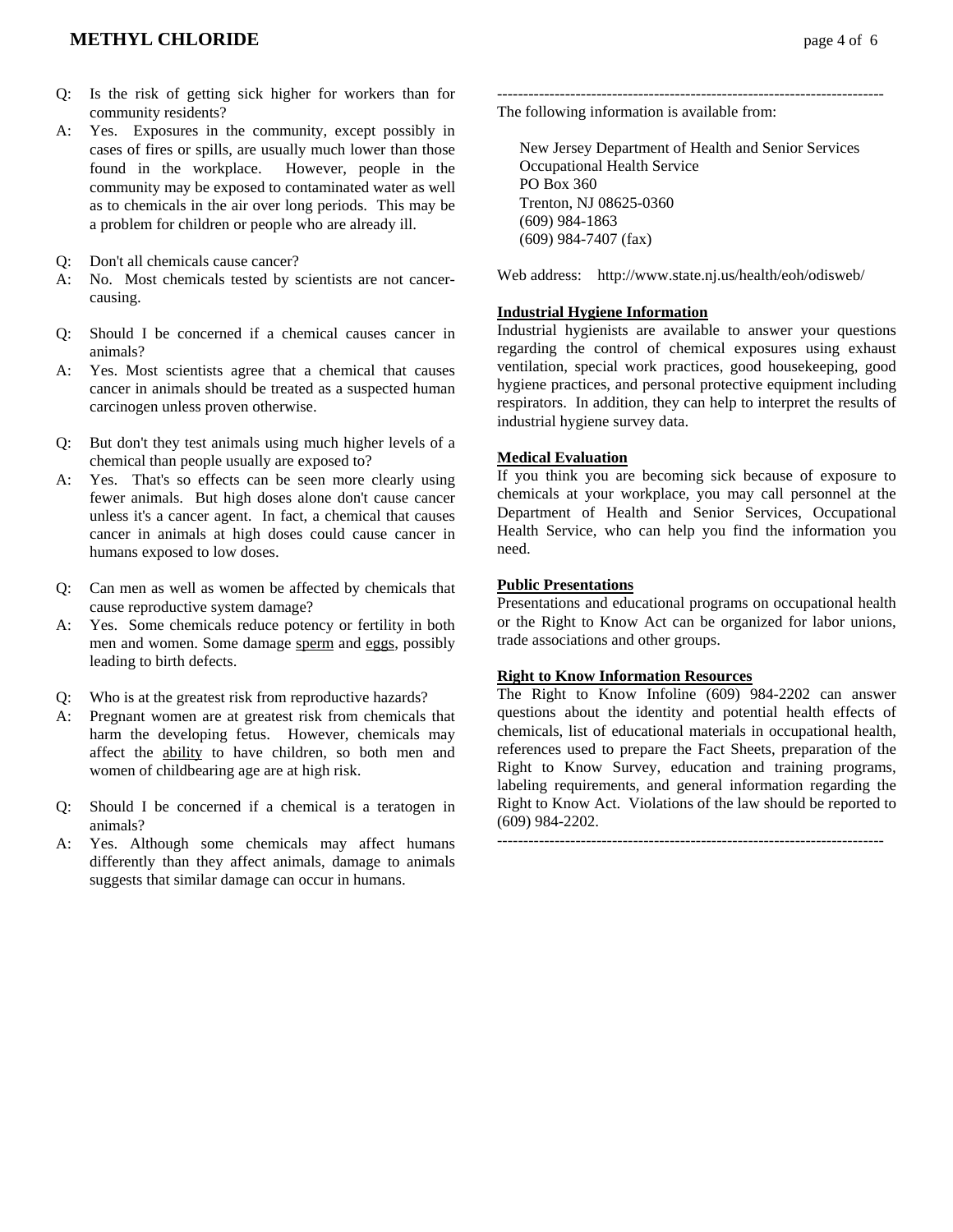### **METHYL CHLORIDE** page 5 of 6

#### **DEFINITIONS**

**ACGIH** is the American Conference of Governmental Industrial Hygienists. It recommends upper limits (called TLVs) for exposure to workplace chemicals.

A **carcinogen** is a substance that causes cancer.

The **CAS number** is assigned by the Chemical Abstracts Service to identify a specific chemical.

**CFR** is the Code of Federal Regulations, which consists of the regulations of the United States government.

A **combustible** substance is a solid, liquid or gas that will burn.

A **corrosive** substance is a gas, liquid or solid that causes irreversible damage to human tissue or containers.

**DEP** is the New Jersey Department of Environmental **Protection** 

**DOT** is the Department of Transportation, the federal agency that regulates the transportation of chemicals.

**EPA** is the Environmental Protection Agency, the federal agency responsible for regulating environmental hazards.

A **fetus** is an unborn human or animal.

A **flammable** substance is a solid, liquid, vapor or gas that will ignite easily and burn rapidly.

The **flash point** is the temperature at which a liquid or solid gives off vapor that can form a flammable mixture with air.

**IARC** is the International Agency for Research on Cancer, a scientific group that classifies chemicals according to their cancer-causing potential.

**IRIS** is the Integrated Risk Information System database of the federal EPA.

A **miscible** substance is a liquid or gas that will evenly dissolve in another.

**mg/m3** means milligrams of a chemical in a cubic meter of air. It is a measure of concentration (weight/volume).

A **mutagen** is a substance that causes mutations. A **mutation** is a change in the genetic material in a body cell. Mutations can lead to birth defects, miscarriages, or cancer.

**NAERG** is the North American Emergency Response Guidebook. It was jointly developed by Transport Canada, the United States Department of Transportation and the Secretariat of Communications and Transportation of Mexico. It is a guide for first responders to quickly identify the specific or generic hazards of material involved in a transportation incident, and to protect themselves and the general public during the initial response phase of the incident.

**NFPA** is the National Fire Protection Association. It classifies substances according to their fire and explosion hazard.

**NIOSH** is the National Institute for Occupational Safety and Health. It tests equipment, evaluates and approves respirators, conducts studies of workplace hazards, and proposes standards to OSHA.

**NTP** is the National Toxicology Program which tests chemicals and reviews evidence for cancer.

**OSHA** is the Occupational Safety and Health Administration, which adopts and enforces health and safety standards.

**PEL** is the Permissible Exposure Limit which is enforceable by the Occupational Safety and Health Administration.

**PIH** is a DOT designation for chemicals which are Poison Inhalation Hazards.

**ppm** means parts of a substance per million parts of air. It is a measure of concentration by volume in air.

A **reactive** substance is a solid, liquid or gas that releases energy under certain conditions.

**STEL** is a Short Term Exposure Limit which is usually a 15 minute exposure that should not be exceeded at any time during a work day.

A **teratogen** is a substance that causes birth defects by damaging the fetus.

**TLV** is the Threshold Limit Value, the workplace exposure limit recommended by ACGIH.

The **vapor pressure** is a measure of how readily a liquid or a solid mixes with air at its surface. A higher vapor pressure indicates a higher concentration of the substance in air and therefore increases the likelihood of breathing it in.